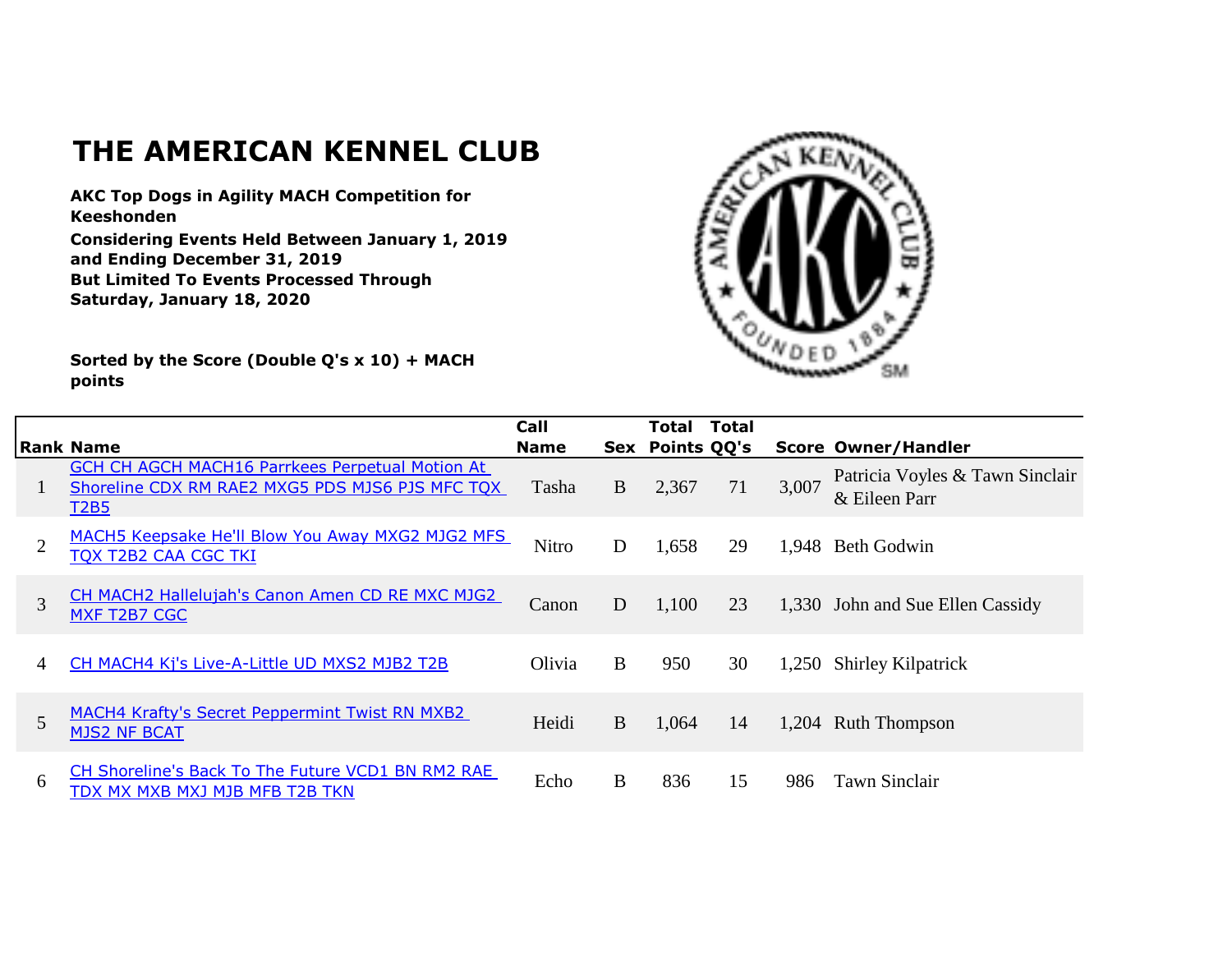| $\overline{7}$ | CH MACH2 Keepsake Firestarter VCD2 UD OM1 VER<br>RAE FDC MXG MJS2 XF T2B RATO                      | Flint   | D            | 808 | 15              | 958 | Jean Munger                                      |
|----------------|----------------------------------------------------------------------------------------------------|---------|--------------|-----|-----------------|-----|--------------------------------------------------|
| 8              | MACH Hallelujah Amen Katie CD RE MXS MJS MXF T2B2<br><b>CGC</b>                                    | Katie   | $\mathbf{B}$ | 695 | 23              | 925 | John and Sue Ellen Cassiday                      |
| 9              | <b>GCH CH MACH3 Shoreline's Way Too Tuff CDX BN RM2</b><br>RAE4 MXS2 PAD MJS2 MFS TQX T2B3 CGC TKI | Mack    | D            | 642 | 28              | 922 | Robyn and Blain McNutt &<br><b>Tawn Sinclair</b> |
| 10             | CH MACH6 Wund-R Y Theres No Crying In Baseball<br><b>MXG2 MJS3 MXF</b>                             | Peaches | $\bf{B}$     | 649 | 15              | 799 | <b>Emily and Harold Taggart</b>                  |
| 11             | <b>GCH CH MACH Kj's Play Date CDX BN RE MXS MJS MXF</b><br><b>CGCA TKN</b>                         | Zelly   | $\bf{B}$     | 589 | 17              | 759 | Lois Waddell                                     |
| 12             | MACH Keepsake Lightning Strikes Twice CD MXS MJB                                                   | Leia    | $\bf{B}$     | 421 | 24              | 661 | Lydia Taylor                                     |
| 13             | Keepsake Dauntless Shyenne MX MXB MXJ MXF T2B2                                                     | Shyenne | $\mathbf{B}$ | 527 | 11              | 637 | Kimberly Smith                                   |
| 14             | <b>GCH CH MACH2 Coaster Kees Pounce And Bounce CD</b><br>BN RM RAE MXG MJC MXF T2B2 CGCA TKN       | Loki    | $\mathbf D$  | 464 | 17              | 634 | Carol and Stuart Blair                           |
| 15             | CH MACH Shoreline's Cup O Sunshine MXG MJG XF T2B<br><b>TKA</b>                                    | HaHa    | $\mathbf{B}$ | 422 | 8               | 502 | Jocelyn Tipple                                   |
| 16             | CH MACH Jamynn's Livin With Too Many Coladas UD<br><b>MXS MJS OF CGC</b>                           | Jelly   | B            | 420 | 5               | 470 | <b>Shirley Kilpatrick</b>                        |
| 17             | CH Keepsake She's Got Rhythm CD BN GN RA MX MXJ<br>MJB XF T2B RATN                                 | Lyra    | $\mathbf B$  | 406 | $5\overline{)}$ | 456 | Jean Munger                                      |
| 18             | CH Jamynn's Dreamin Of A Gin Colada MX MXJ XF                                                      | Jinny   | B            | 343 | 3               | 373 | <b>Emily and Harold Taggart</b>                  |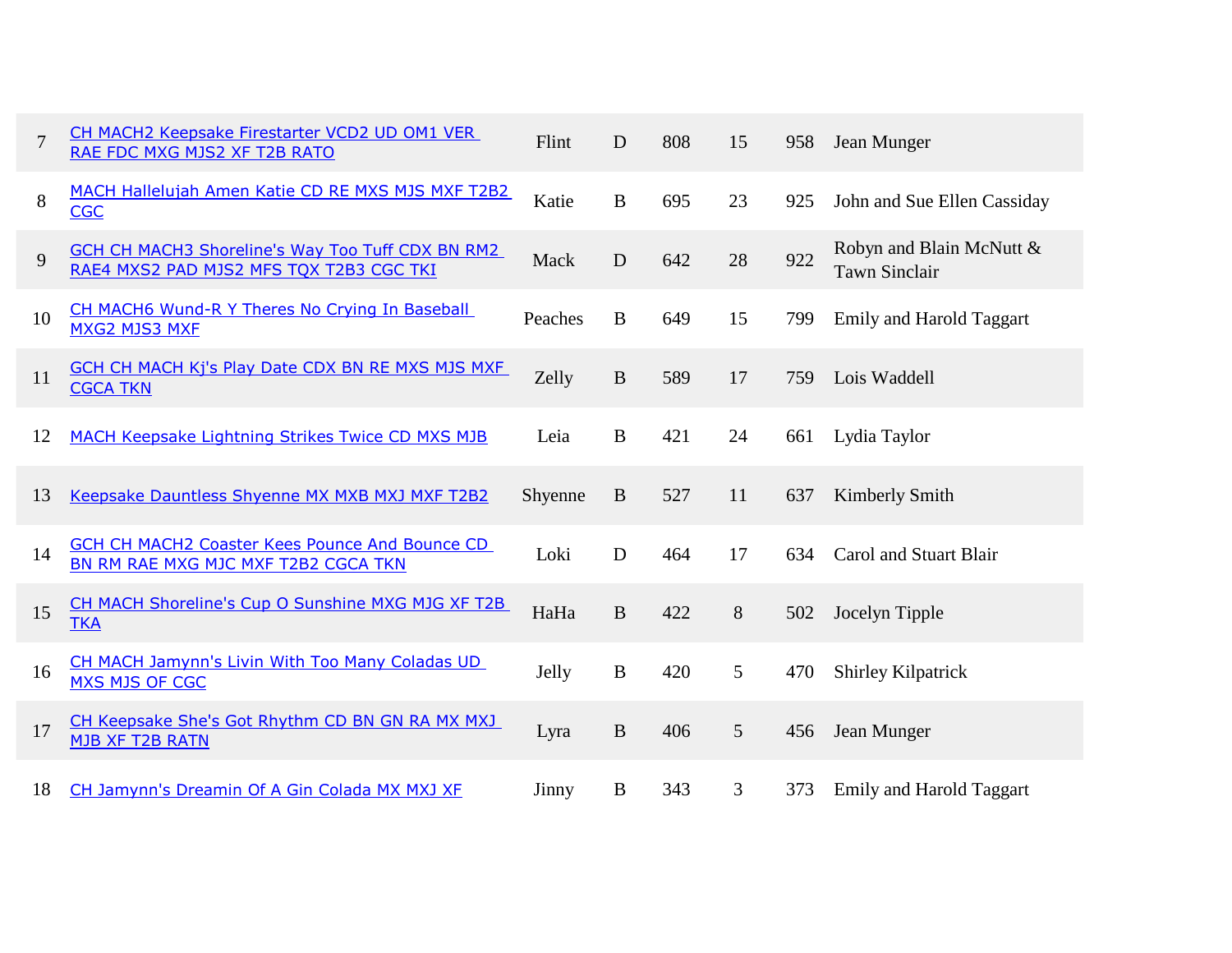| 19 | <b>CH MACH Shoreline's Hangin' Tuff RN MXS MJC T2B</b>                      | Sunny          | B | 289 | 8              | 369 | Jocelyn Tipple, Edith Tipple &<br><b>Tawn Sinclair</b> |
|----|-----------------------------------------------------------------------------|----------------|---|-----|----------------|-----|--------------------------------------------------------|
| 20 | Keepsake What Were You Smoking CDX BN RA MX MXJ<br>$OF$                     | Russell        | D | 271 | 9              | 361 | Margaret Bissell                                       |
| 21 | Keepsake Playing With Matches MX MXB MXJ MJB CAX                            | <b>Matches</b> | D | 267 | 5              | 317 | Mary Kay Keenan                                        |
| 22 | <b>Keepsake Burning Desire CDX MX MX</b>                                    | Deva           | B | 213 | 10             | 313 | Margaret Bissell                                       |
| 23 | GCH CH Kj's Livin Large UD OM1 BN RA MX MXJ MJB XF                          | <b>Charlie</b> | D | 229 | $\overline{4}$ | 269 | Elizabeth Strick                                       |
| 24 | <b>GCHS CH Skyline's Path To The Highest Peak AX MXJ</b><br>OF T2B BCAT TKI | Everest        | D | 235 | 3              | 265 | Stacey Cromer Berman, PhD<br>and Gregg Berman          |
| 25 | MACH8 ResQ's Ruger 514 MXB3 MJG3 MFG TQX T2B5<br><b>BCAT CGC TKI</b>        | Ruger          | D | 208 | 4              | 248 | Shelley and Joseph Durbak                              |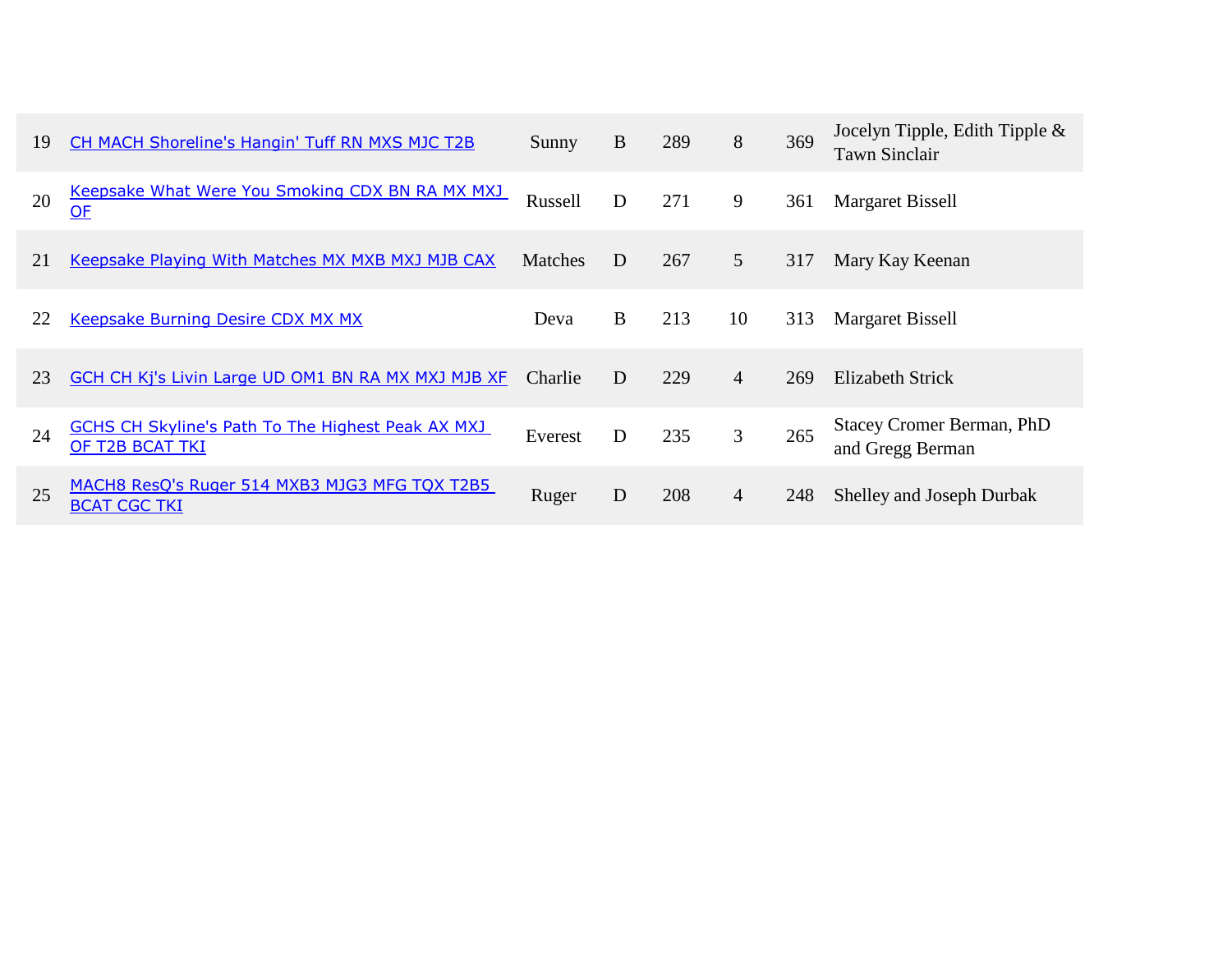## **THE AMERICAN KENNEL CLUB**

**AKC Top Dogs in Agility PACH Competition for Keeshonden**

**Considering Events Held Between January 1, 2019 and Ending December 31, 2019 But Limited To Events Processed Through Saturday, January 18, 2020**

**Sorted by the Score (Double Q's x 10) + MACH points**



|                |                                                                                        | Call        |             | Total       | <b>Total</b>    |     |                                       |
|----------------|----------------------------------------------------------------------------------------|-------------|-------------|-------------|-----------------|-----|---------------------------------------|
|                | <b>Rank Name</b>                                                                       | <b>Name</b> | Sex         | Points QQ's |                 |     | <b>Score Owner/Handler</b>            |
|                | CH MACH3 PACH3 Kj's Speed Date BN RA MXC MJC<br>MXP10 MXPC MJP10 MJPC PAX3 OF T2B RATO | Flirt       | B           | 1888        | 19              |     | 2,078 Laura Inman                     |
| $\overline{2}$ | MACH5 Sonata's Start Your Engines CD RE MXG2 MJG2<br>MXP2 MXPB MJP2 XF T2B             | Rev         | D           | 592         | 11              | 702 | Mary Beth Wadja                       |
| 3              | PACH Sweetkees Kacy Ruttkay RN NA NAJ MXP5 MXPS<br>MJP7 MJPS PAX OF                    | Kasey       | D           | 478         | 4               | 518 | Dawn Rager & Don<br>Warren            |
| $\overline{4}$ | PACH3 Foxfair Counterpoint MXP11 MXPC PADP MJP12<br>MJPC PJDP PAX3 OFP                 | Kip         | $\mathbf D$ | 388         | 13              | 518 | Sherilyn Solanick & John<br>Samuel    |
| 5              | CH MACH4 PACH Skyline's Isabella The Ball RN MXB2<br>MJS2 MXP5 MXPS MJP7 MJPS PAX NF   | <b>Izzy</b> | B           | 450         | $5\overline{)}$ | 500 | <b>Ruth Thompson</b>                  |
| 6              | MACH2 Duncan MXS MJS MXP2 MJP4 MJPB OF T2B                                             | Duncan      | D           | 403         | $\overline{4}$  | 443 | Jessica Houghton $&$<br>Francis Kelly |
| 7              | PACH Sweetkees Mia Esmerelda Ruttkay NA MXP5 MXPS<br>MJP7 MJPG PAX NF                  | Mia         | B           | 397         |                 | 407 | Dawn Rager                            |
| 8              | Whiskees Caol Ila Floranfauna OA OAJ MXP2 MXPB MJP2<br>OF XFP T2BP                     | Cailleigh   | B           | 340         | $\overline{4}$  | 380 | Kathy Winzer                          |
| 9              | GCH CH Trumpet's A Kind Of Majik AX AXJ OF DN                                          | VooDoo      | D           | 301         | $\mathfrak{Z}$  | 331 | John Malak                            |